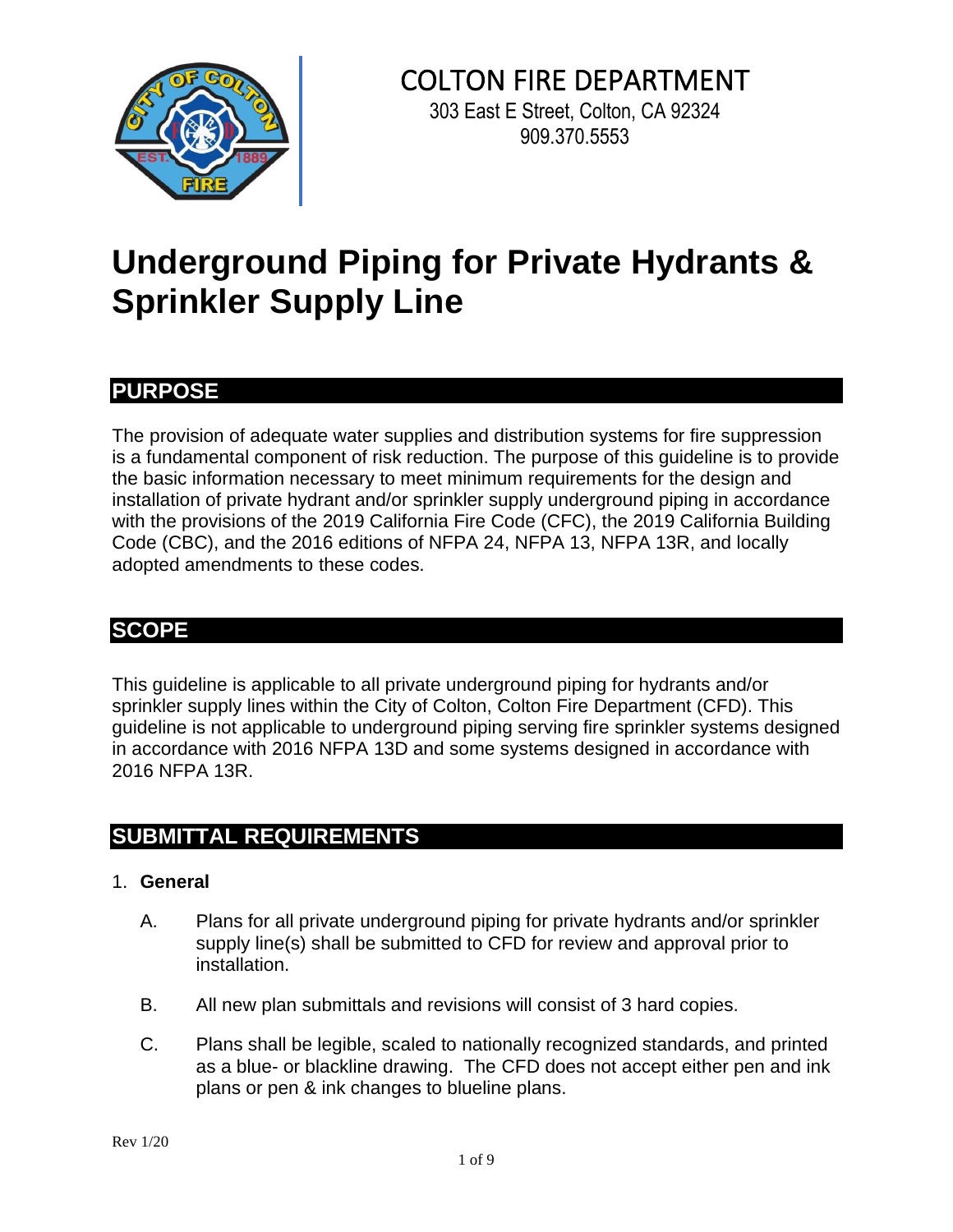D. A current (within six months), completed Water Availability form shall accompany plans.

## 2. **Information to be provided on the title page**

- A. Applicable codes and standards used for the system design (e.g., 2019 CFC, 2019 CBC, 2016 NFPA 24, etc.).
- B. Project location, including the full legal address of the facility, and building number(s) if applicable; tract or parcel number.
- C. The contractor's name, telephone number, address, and California State contractor's license number and classification. Contractors must possess a valid A, C16, or C34 license or be registered as a Professional Engineer (PE). *Note: If the piping plan is designed by a PE, the plan shall contain the name, license number, and classification of the installing contractor, along with the PE wet stamp*. *If this information is not available at the time the plans are submitted, proof of compliance with this requirement must be provided to the CFD at time of inspection.*

## 3. **Additional Required Information**

- A. Location of public mains and all public hydrants within 300 feet of the site.
- B. Location of all valves. Specify the type for each (e.g., post indicator valve (PIV), key gate valve, system control valve, double detector check (DDC) assembly, outside stem and yoke (OS&Y), etc.).
- C. PIVs or other approved indicating valves, shall be located a minimum of 40 feet from the building served. Where it is *impractical* to locate control valve(s) 40 feet from the building served, they may be located closer by one of the following methods:
	- 1) Approved wall mount indicating valves: Located on exterior walls without openings within 15 feet of the valve/s.
	- 2) Valve room: When the valve is placed in a room separated from the building by a one-hour fire barrier and the room is accessible from outside.
	- 3) Exterior risers: The valve may be placed in locations adjacent to exterior walls without openings within 15 feet of the valve.
	- 4) An approved manner acceptable by CFD.
- D. Pipe size, class, and type; specify lined or unlined if applicable.
- E. Indicate that ferrous pipe and fittings (excluding stainless steel 316) shall be encased in loose-fitting polyethylene *tubing* (pipe shall not be wrapped in polyethylene sheets) and that ferrous joints, pipe, and fittings shall be coated with asphaltic sealant or equivalent to inhibit corrosion. Exposed edges, cuts, and tears shall be tightly taped to inhibit water infiltration. Where joints are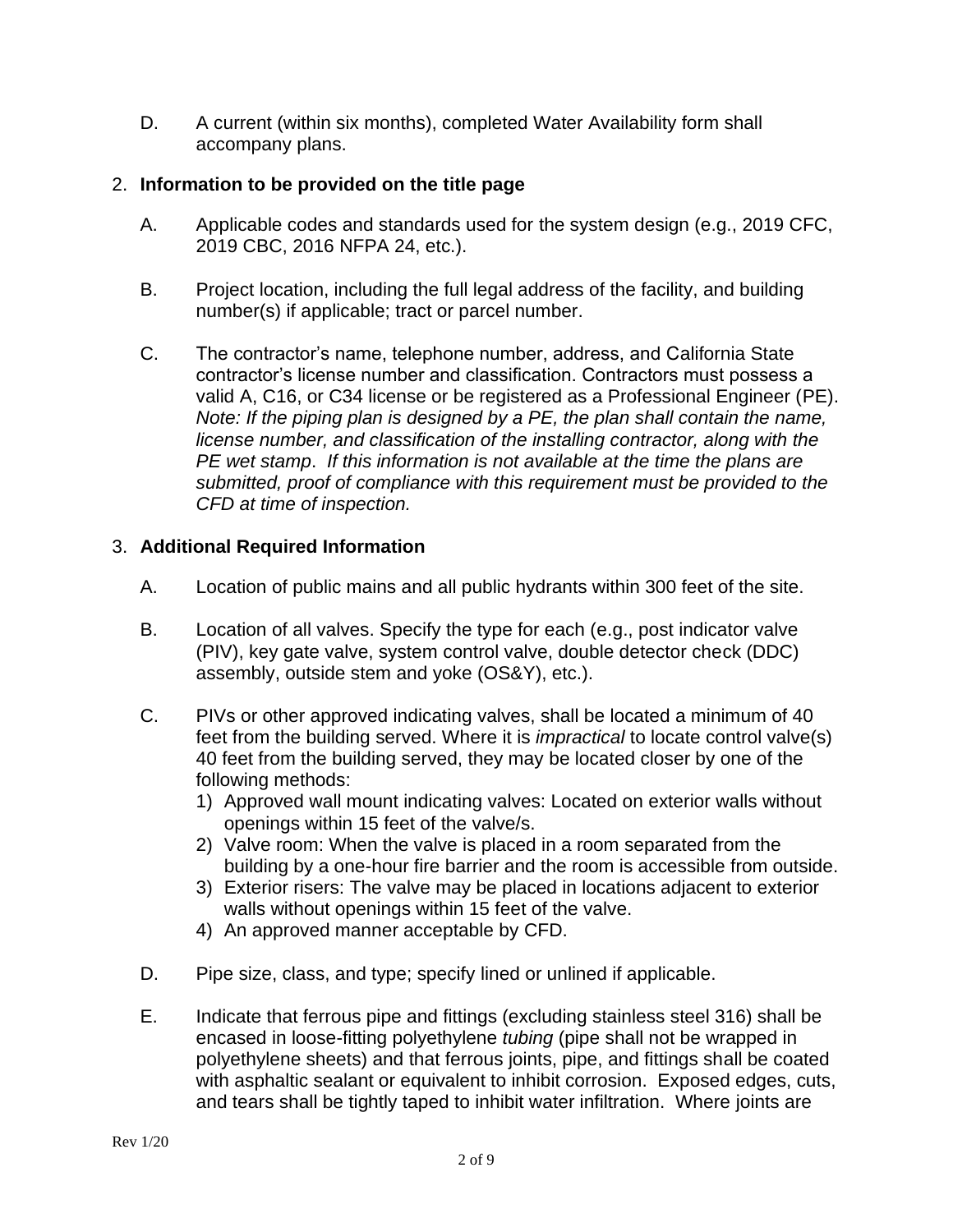present in tubing, a minimum one-foot overlap shall be provided. Tubing shall extend three feet beyond transition between areas where ferrous pipe or fittings are used and where non-ferrous pipe begins.

- F. All bolts used for underground connections, including T bolts, shall be 316 stainless steel. Asphaltic sealants (and other opaque sealants) shall not be used to coat bolts (this is to ensure bolts can still be verified as 316 stainless steel during inspection).
- G. Thrust block locations or specify the means of restraint as approved by 2016 NFPA 24.
- H. Location of the fire department connection (FDC). FDCs shall be on the address side of the building and located immediately adjacent to the approved fire department access road. The FDC shall be in a position allowing hose lines to be readily and conveniently attached and does not cross fire department access roads. The FDC shall contain a minimum of *two* 2½" inlets. When the sprinkler demand is 500 gpm or greater (including the interior hose stream demand) or a standpipe system is included, *four* 2½" inlets shall be provided. The FDC shall be a listed assembly, i.e. Potter-Roemer FDC Models 5761- 5764, 5775, 5776, 5780, 5781, 5785, 5786, Guardian FDC Models 6224, 6226, 6242, 6244, or similar listed devices. Note: These are just examples of the models that would be accepted by CFD. CFD does not endorse any specific manufacturer.
- I. FDC's shall be no more than 150 feet from a public hydrant. The FDC may be located within 150 feet of a private hydrant if the FDC is connected to the fire sprinkler system by a dedicated pipe that connects on the system side (i.e., downstream) of the sprinkler system check valve.
- J. FDCs, PIVs, and backflow assemblies shall be readily visible and accessible from the fire lane. Vegetation may be used to screen backflow assemblies on the side that does not face the fire department access roadway.
- K. FDCs and PIVs, shall be painted OSHA safety red.
- L. FDCs, PIVs, and DDCs, shall have durable, legible signs clearly indicating the address of the facility they serve or, where appropriate, their function (e.g., "Sectional Valve 1 of 2"). Signs shall be securely attached to the device.
- M. Large private fire service mains shall have post indicating type sectional control valves at appropriate points in order to permit isolation of the system in the event of a break or during repair or extension. *Note: A large system is considered one with more than four connections including fire hydrants.*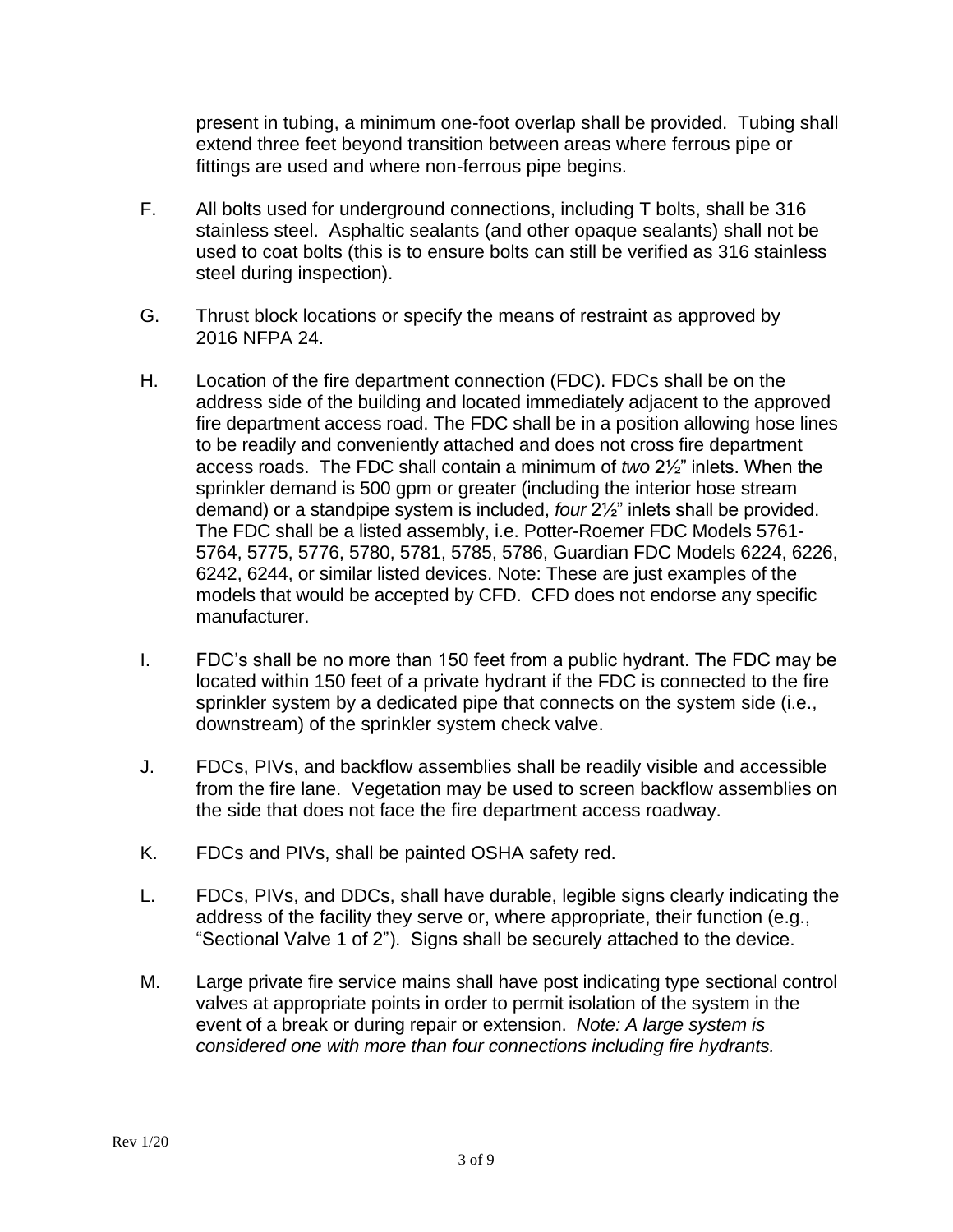N. Provide a fire riser detail. When a pipe runs under footings or foundations of the building, a single corrosion resistant stainless steel pipe unit assembly is required. The pipe shall terminate a maximum of 18 inches from the exterior wall and six inches above the finished floor. A minimum of 2 inches clearance (annular space) shall be provided where the pipe passes through the floor or wall.



O. Provide a typical trench detail/section showing the depth of bury and thickness of sand bedding above and below the pipe.



O. The attached "NOTES FOR UNDERGROUND PIPING FOR PRIVATE HYDRANTS AND SPRINKLERS" shall be placed, verbatim, on all underground plans. The attached "NOTES FOR THRUST BLOCK RESTRAINTS" shall be placed, verbatim, on all underground plans that use thrust blocks as the restraining method.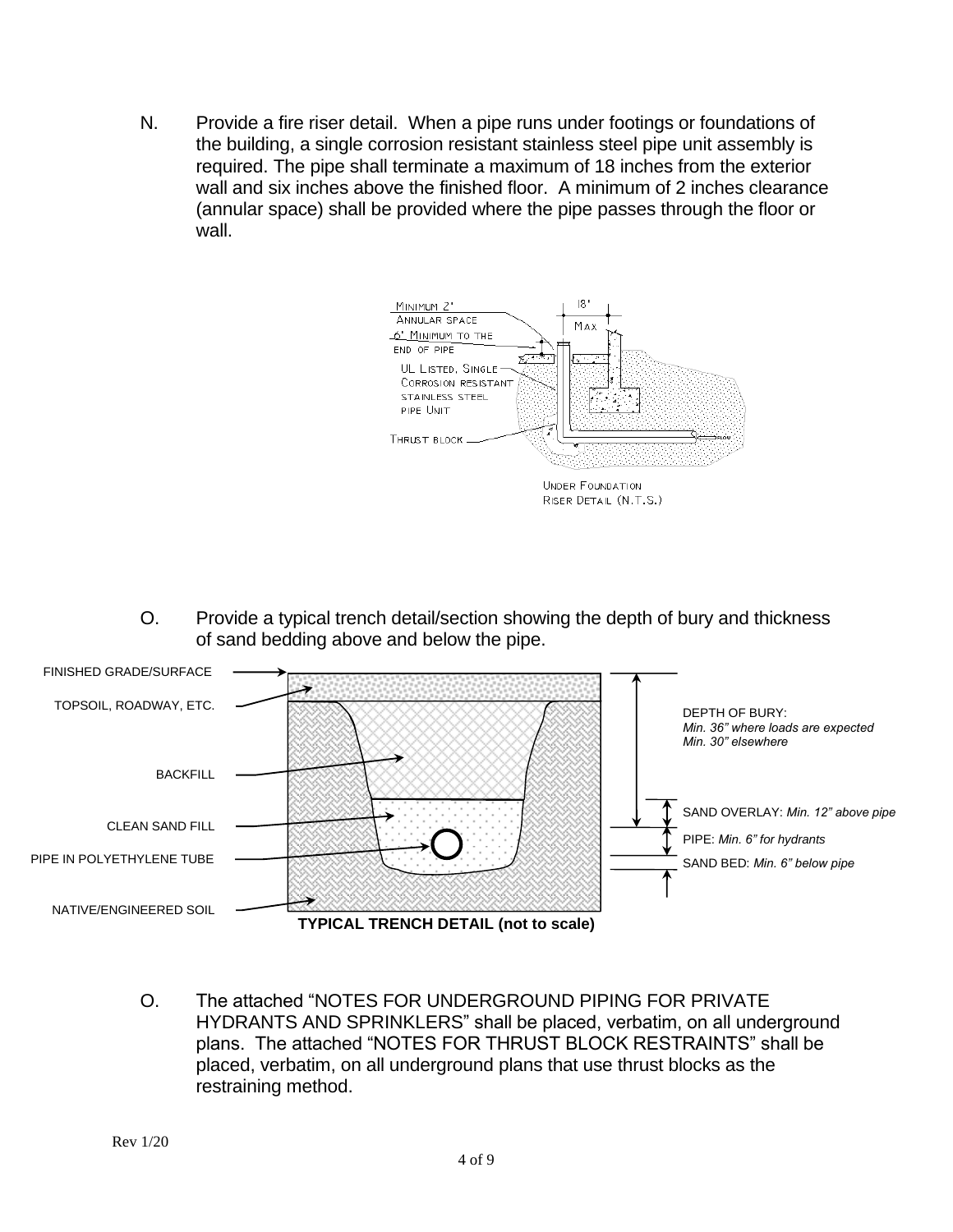## 4. **Underground Service for NFPA 13R Systems**

Underground service shall comply with one of the following designs based upon the parameters described:

A. The system design shall comply with NFPA 13 and NFPA 24 (see Sections 1 through 3 above) when:

1) Serving more than one R-1, R-2, or R-4 occupancy, *or*

2) The FDC is located between the city supply and sprinkler riser check valve.

B. The system design shall comply with NFPA 13R and the California Plumbing Code (CPC) when:

1) Serving a single R-1, R-2, or R-4 occupancy, *and*

2) The FDC is located downstream of (i.e., after) the sprinkler system riser check valve. The underground system may be interconnected with the building's domestic water supply line or may be a dedicated fire line. The FDC shall also comply with relevant requirements listed in this guideline including, but not limited to, identification, painting, accessibility, and orientation.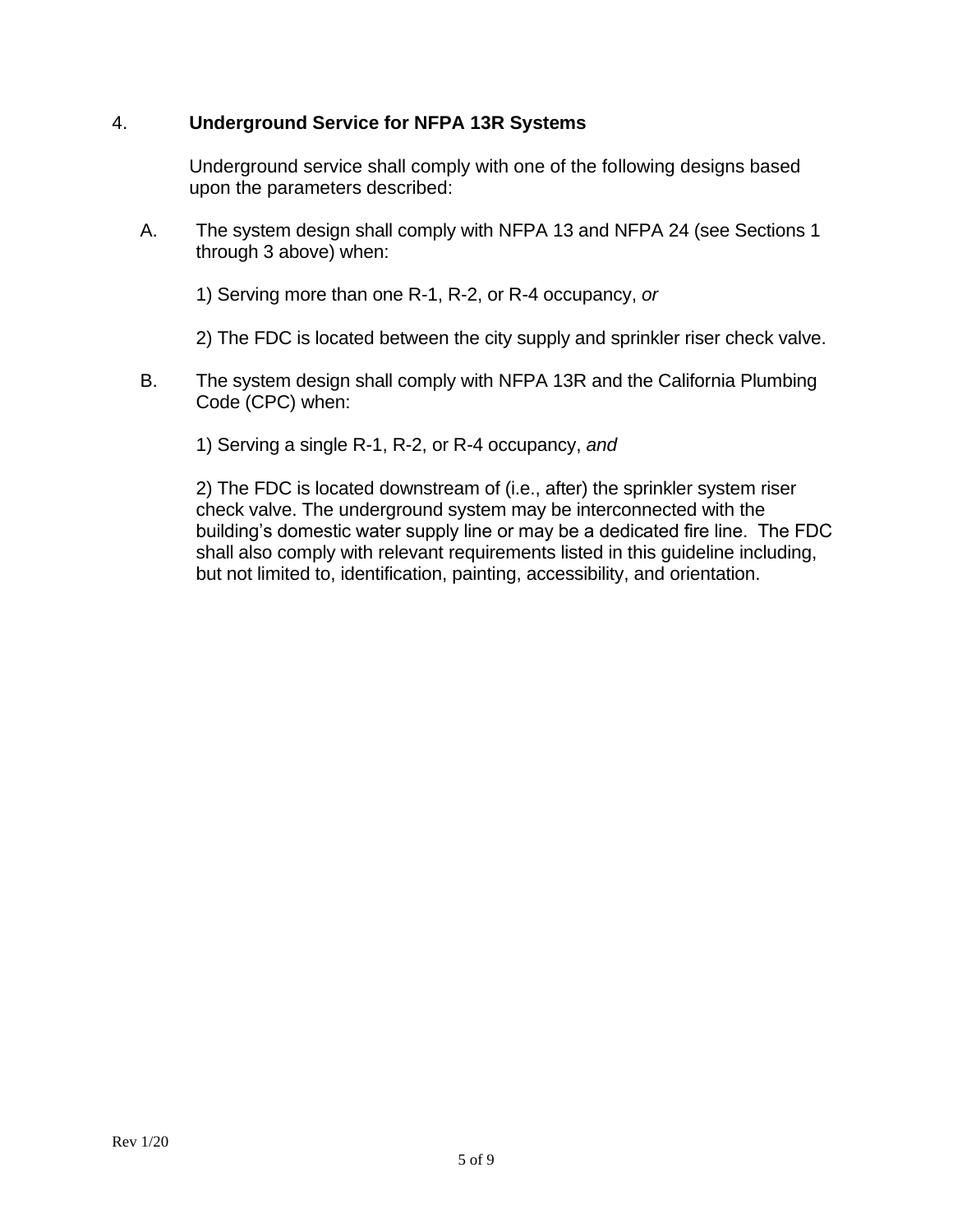## **City of Colton NOTES FOR UNDERGROUND PIPING FOR PRIVATE HYDRANTS & SPRINKLERS**

#### **All of the notes listed below shall be placed, verbatim, on the plan under the heading "CITY OF COLTON NOTES"**

#### **INSPECTION REQUIREMENTS**

- 1. A minimum of three CFD inspections are required for underground piping serving sprinkler systems and/or private hydrants: 1) Pre-pour inspection; 2) Hydrostatic testing; 3) Flush inspection. Please schedule all inspections at least 72 hours in advance. Call CFD 909- 370-5553 to schedule inspection.
- 2. *Pre-pour inspection:* Thrust block excavation shall be completed but thrust blocks shall not be poured. All pipe shall be in place and exposed for visual inspection. Pipe shall be laid on a minimum six-inch bed of clean sand. Trenches shall be of a sufficient depth to allow the required cover above pipe. Ferrous pipe and fittings shall be encased in polyethylene tubing (not wrapped) and tightly taped to inhibit water infiltration. Ferrous joints (with the exception of stainless steel 316) shall be coated with asphaltic sealant or other corrosion retarding material. See items 11 – 19, 21 and 22 below for detailed requirements.
- 3. *Hydro Testing:* Thrust blocks shall be in place. Pipe shall be center-loaded with clean sand to prevent uplift, but all joints shall remain exposed. The system shall be hydrostatically tested at 200 psi (or 50 psi over maximum static pressure, whichever is greater) for a duration of at least two hours prior to the arrival of the CFD inspector. See item 16 for detailed requirements.
- 4. *Flush inspection:* All portions of the underground system shall be flushed to remove debris prior to connection to overhead piping. Flow shall be through a minimum of a four-inch hose or pipe, unless otherwise approved by the CFD inspector prior to scheduling the flush. Hose or pipe shall be restrained to prevent injury and damage. Discharged water shall be collected or diverted in accordance with applicable SWPPP/NPDES provisions. The local public works department, water district, and/or other applicable agency shall be notified of the scheduled flush by the contractor. The CFD flush and hydro inspections may be scheduled concurrently. See items 11, 18, and 20 – 23 below for detailed requirements.
- 5. Upon flush inspection or prior to final sprinkler or site inspection, all detector check assemblies, control valves, and fire department connections (FDC) shall be clearly labeled with the address(es) served by the device. Address signs shall be securely attached to the device and be of a durable, fade-resistant material which is visible and legible from the fire lane. FDC and four-inch hydrant outlets shall be unobstructed and oriented toward the fire lane. Valves shall be locked in the open position with breakaway locks. All PIV valves and private hydrants shall be painted OSHA safety red. The closest upstream indicating valve to the riser shall be painted OSHA safety red. Hydrant and FDC caps shall be in place. See items  $6 - 9$ , 18, and  $20 - 23$  for detailed requirements.

#### **GENERAL REQUIREMENTS**

- 6. Installation, inspection, and testing shall conform to 2016 editions of NFPA 13 and NFPA 24. CFD jurisdiction begins at the downstream side of the last valve on the detector check assembly. Verify design and installation requirements for the portion of the system preceding this point with the local water district.
- 7. Vegetation shall be selected and maintained in such a manner as to allow immediate location of, and unobstructed access to; all hydrants, control valves, fire department connections, and other devices or areas used for firefighting purposes.
- 8. A minimum three-foot clearance shall be provided around all hydrants and post indicating valves. A minimum three-foot clearance shall be provided on at least one side of a detector

Rev 1/20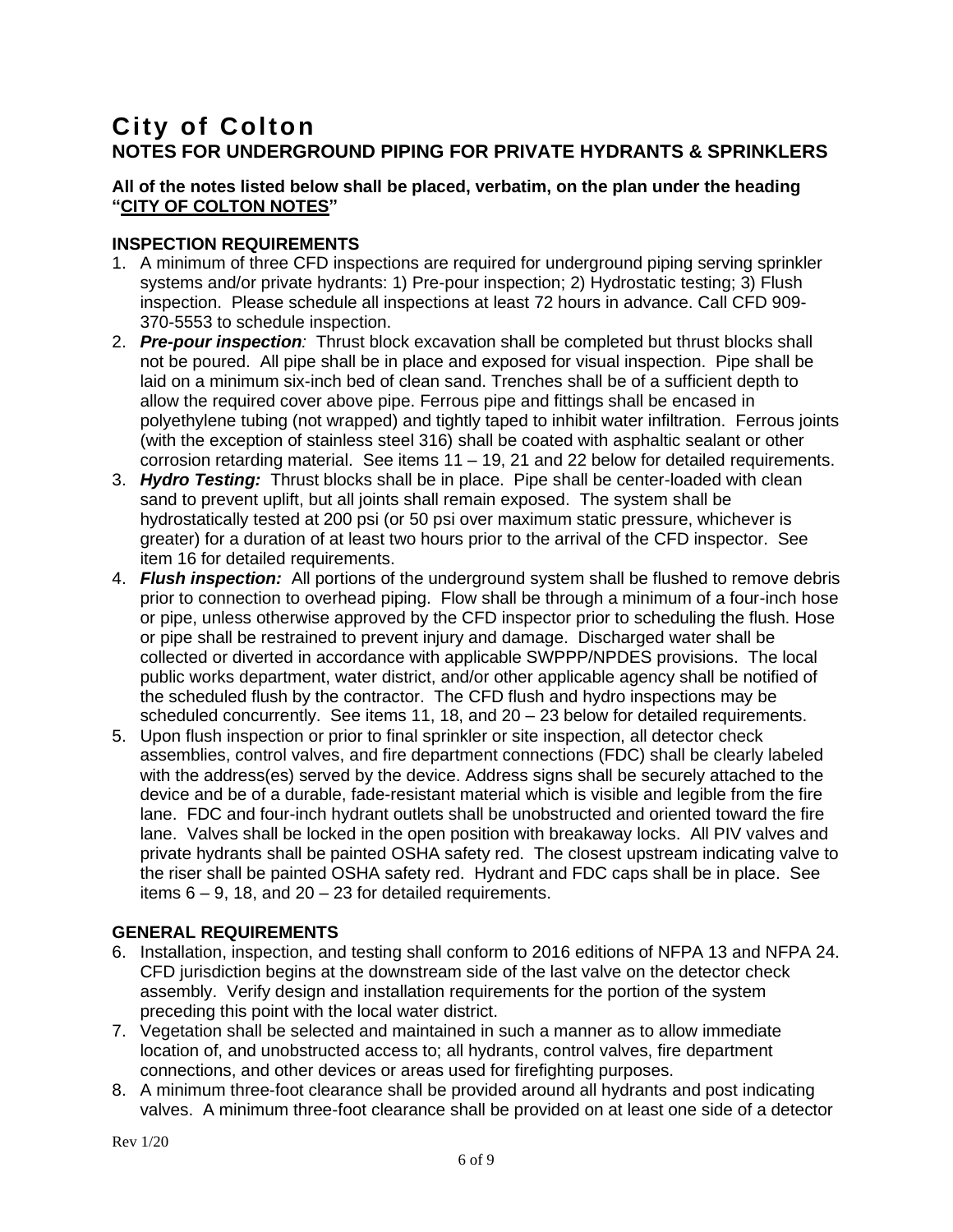check assembly to allow proper operation of the device. The front of FDC and the adjacent fire access roadway shall be free of any obstructions.

- 9. Any future modification to the approved private underground piping system is subject to review, inspection, and approval by the CFD.
- 10. Approval of this plan shall not be interpreted as approval of any information or project conditions other than those items and requirements identified in CFD Guideline, and applicable sections of the 2016 editions of NFPA 13 and NFPA 24. This project may be subject to additional requirements not stated herein upon examination of actual site and project conditions or disclosure of additional information.

### **PIPE AND TRENCH REQUIREMENTS**

- 11. A 6-inch bed of clean fill sand shall be provided below the pipe and 12-inches above the pipe (total of 18 inches plus outer diameter of the pipe).
- 12. Pipe shall be buried at least 36" where subject to loading (e.g., driveways, parking lots) and at least 30" elsewhere.
- 13. All pipe shall be approved for use in fire service systems. Class 150 will be used at a minimum, and class 200 pipe shall be used where the water pressure exceeds 150 psi. The use of galvanized pipe is prohibited when a portion of the system is buried.
- 14. All ferrous pipe and fittings shall be protected with a loose 8-mil polyethylene tube. Wrapping the pipe in polyethylene sheeting is not acceptable. The ends of the tube and any splices made for tees or other piping components shall be tightly sealed with two-inch tape that is approved for underground use.
- 15. All bolts used for underground connections, including T bolts, shall be 316 stainless steel. Asphaltic sealants (and other opaque sealants) shall not be used to coat bolts (this is to ensure bolts can still be verified as 316 stainless steel during inspection). All ferrous fittings (with the exception of 316 stainless steel) shall be cleaned and thoroughly coated with asphalt or other corrosion retarding material after assembly and prior to the installation of polyethylene tube
- 16. Thrust blocks, or another approved method of thrust restraint, shall be provided wherever pipe changes direction.
- 17. A minimum two-inch clearance shall be provided where the pipe passes through slabs or walls. Underground system shall terminate at the riser flange and placed a maximum of 18 inches from an exterior wall and 6 inches above the slab.
- 18. The FDC shall contain a minimum of two 2  $\frac{1}{2}$ " inlets. When the system design demand, including the interior hose stream demand or a standpipe, is a minimum 500 gpm, four  $2\frac{1}{2}$ " inlets shall be provided. FDCs shall be painted OSHA safety red.
- 19. Pipe running under a building or building foundation shall be stainless steel and shall not contain mechanical joints.

### **HYDRANT REQUIREMENTS**

- 20. Private fire hydrants shall be listed with a minimum of one 2  $\frac{1}{2}$  and one 4" outlet. The 4" outlet shall face the fire department access road. All outlets shall be provided with National Standard Threads (NST). Private hydrants shall be painted OSHA safety red.
- 21. Fire hydrant supply piping shall be a minimum of six inches in diameter. The lowest valve operating nut shall be a minimum of eighteen inches above grade and the hydrant flange shall be a minimum of two inches above grade.
- 22. A keyed gate valve shall be provided for each hydrant in an accessible location. Keyed gate valves shall be located within six to ten feet of the hydrant in an area that is unobstructed and clearly visible. Valves shall not be located in parking stalls.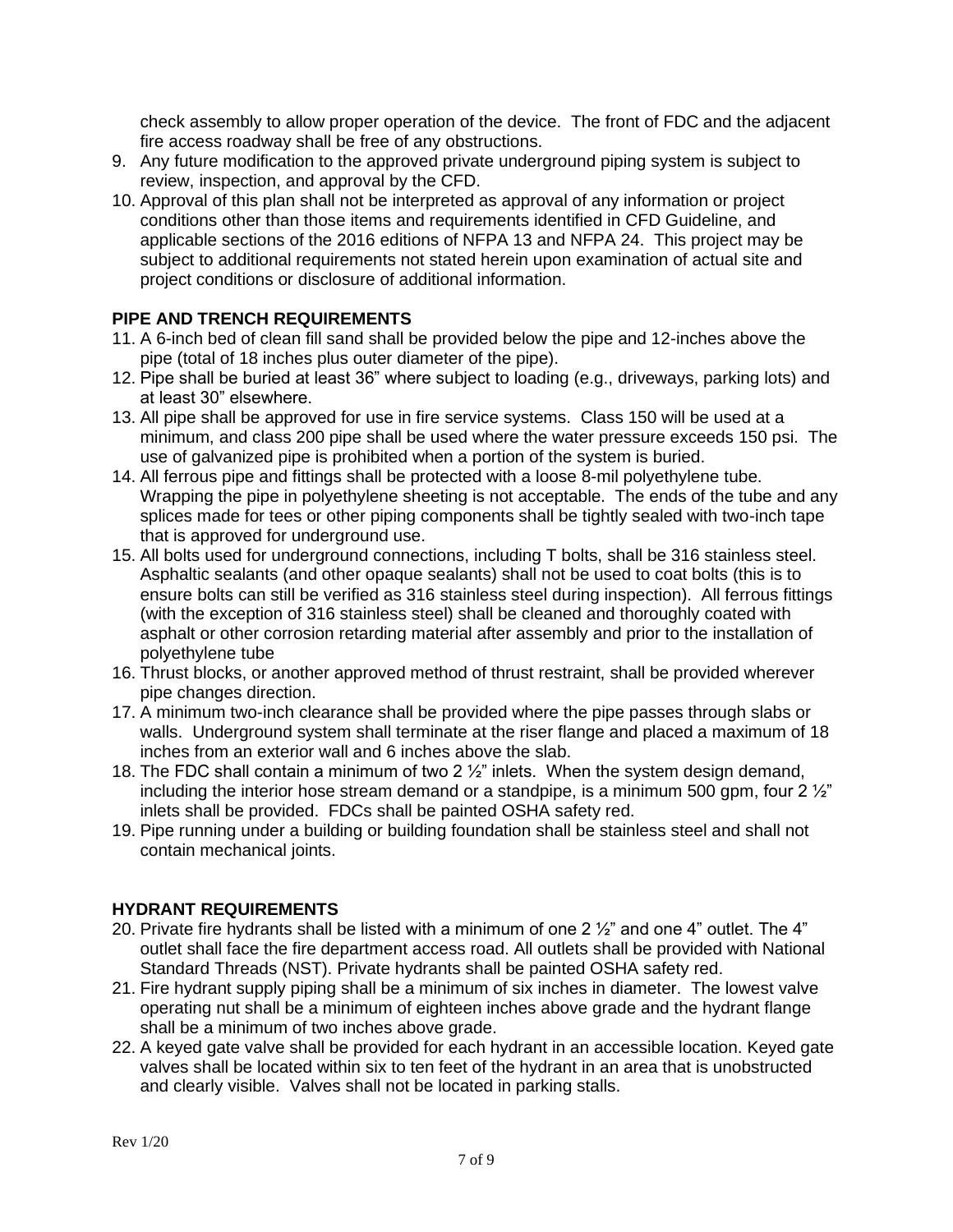23. All fire hydrants shall have a "Blue Reflective Pavement Marker" indicating their location per the CFD standard detailed in Access Guideline. Private hydrants and markers are to be maintained in good condition by the property owner.